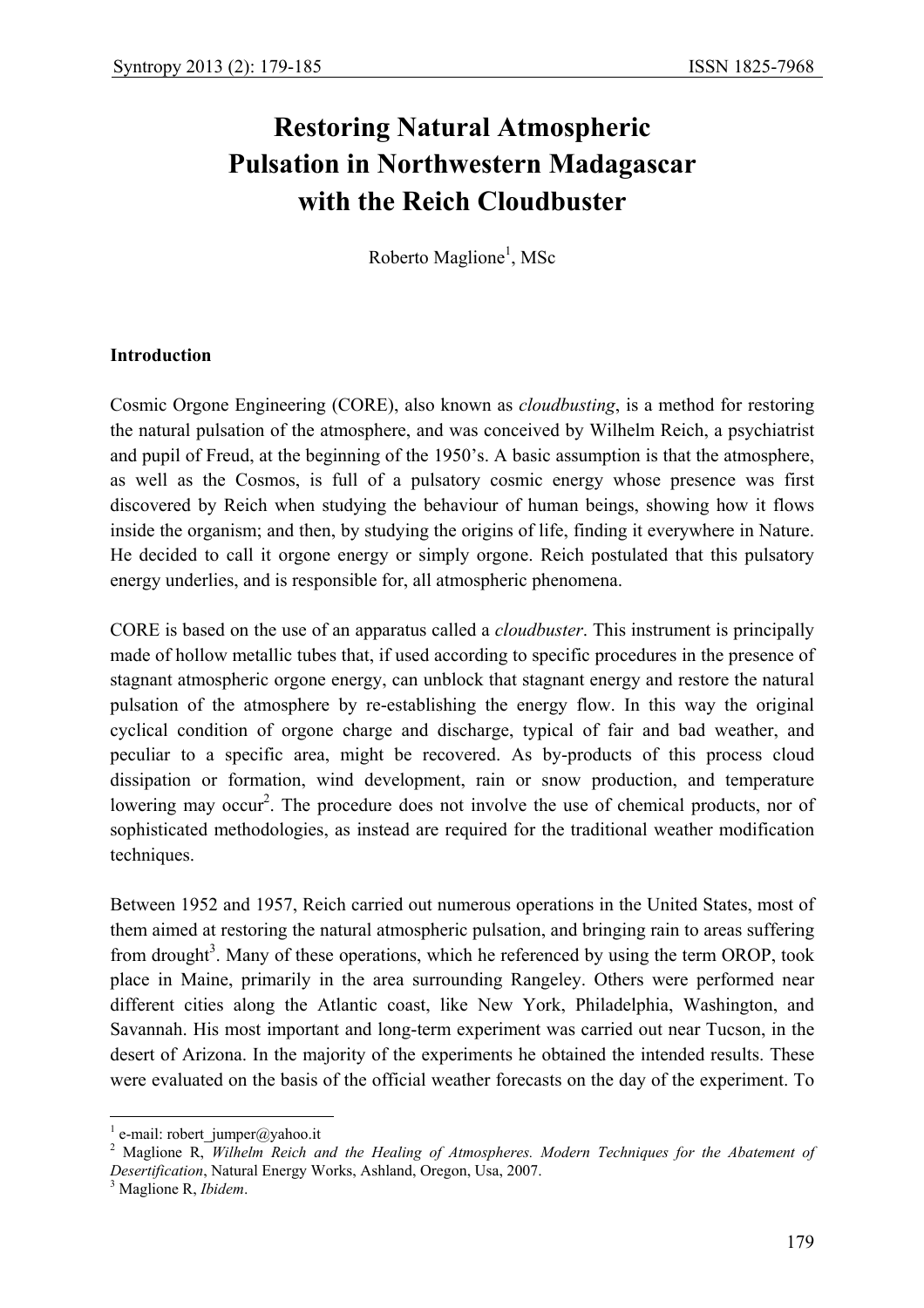strengthen the hopes of obtaining results an operation was only scheduled when the weather forecast had predicted no rainfall for at least two successive days. In more complex operations, such as those fighting droughts along the Atlantic coast and in the desert of Arizona, or to divert the course of hurricane Edna, the official precipitation data supplied by the US Weather Bureau was consulted.

In the post-reichian period, many scientists performed experiments, both locally and extended over vast areas, to verify the effectiveness of the technology on the atmospheric processes and climate. Amongst them Richard Blasband, Jerome Eden, John Schleining, and James DeMeo stand out. They demonstrated that not only was *cloudbusting* valid in restoring, at least *temporarily*, the natural atmospheric pulsation, and in producing rain, but that it even works in extreme climatic conditions and environments, typical of arid and desert areas, such as those existing in the southwestern arid-zone of the United States, in Israel, and in sub-Saharan and southern Africa, such as, Eritrea, and Namibia<sup>4</sup>.

## **CORE Research Project in Northwestern Madagascar**

In the last years very few field experiments have been performed with the primary goal of validating the results of the previous field studies. Maglione, with the operational support of Montalto, carried out a 2-year field study focused on restoring the natural pulsation of the atmosphere in northwestern Madagascar<sup>5</sup>. It was observed, during a normal rainy season, that the natural atmospheric pulsation of the region consisted of about 12-13 cycles of orgone energy charge and discharge, with an average period of 17-18 days. However, in some years this pulsation was reduced with some missing cycles resulting in a decrease of the precipitation, and in the onset of droughty conditions for that area. Figure 1 shows an example of the 1990-1991 rainy season for Mahajanga, NW of Madagascar, where some cycles were reduced in amplitude or even missing (black curve). Cyclical conditions were evaluated by considering weekly precipitation. In the figure the 30-year weekly precipitation for the period 1978-2008 is also shown for comparison (red curve). The rain fallen in this season was one of the lowest in the whole considered 30-year period.

 $\overline{a}$ 

<sup>&</sup>lt;sup>4</sup> Maglione R, *Ibidem*.<br><sup>5</sup> Maglione B, *Bester* 

Maglione R, *Restoring Atmospheric Natural Pulsation in Northwestern Madagascar*, Unpublished Report, June 2011.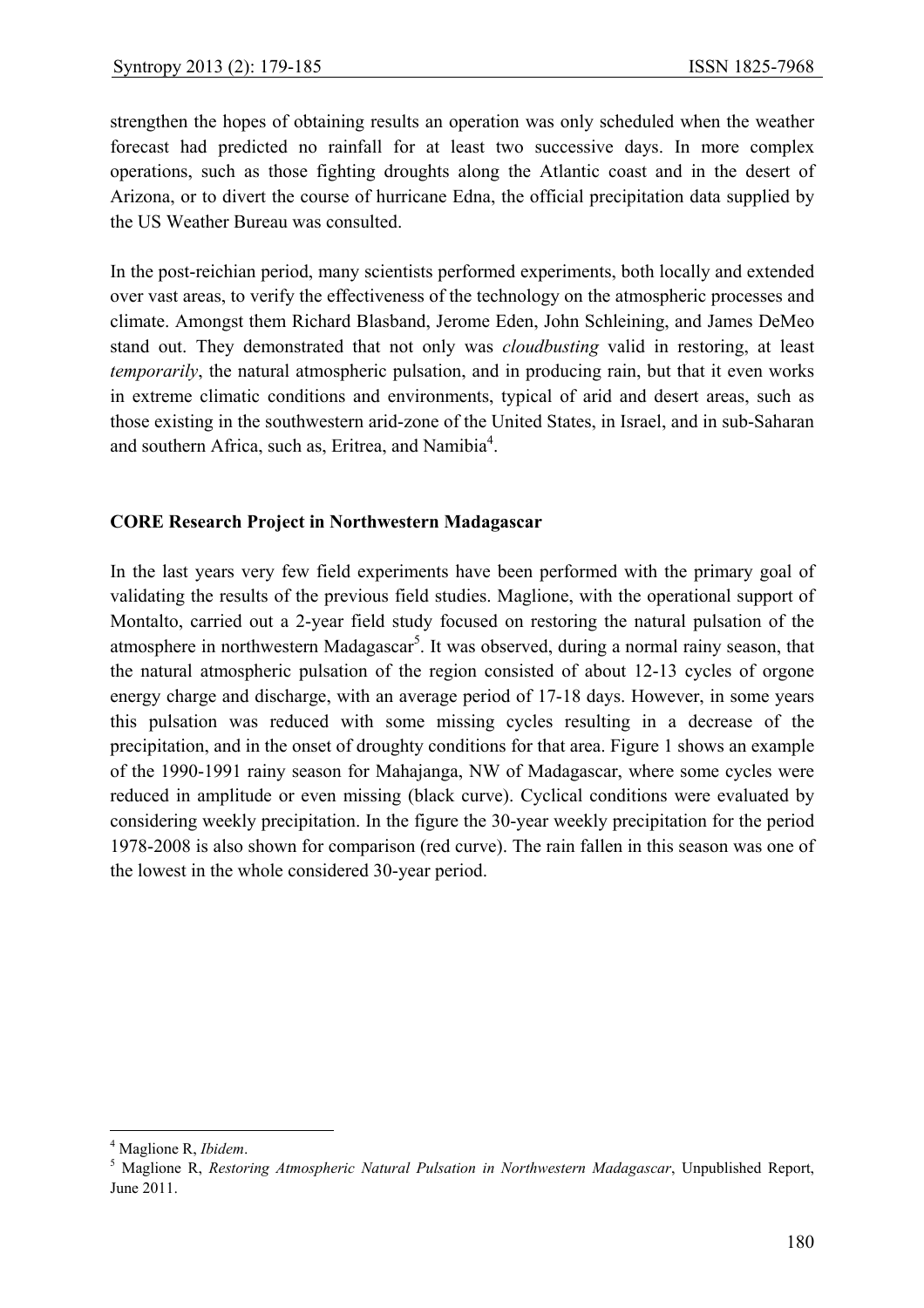

Figure 1 – Periodic cyclical pulsation for Mahajanga, NW Madagascar, for the 1990-1991 rainy season

A number of operations was planned to be carried out at the beginning of the 2010-2011 rainy season with the two-fold aim of clearing the atmosphere from DOR and contracting it. This would have given the atmosphere enough energy to maintain the natural cyclical pulsation for the whole season, possibly without reduced or missing cycles. Accordingly, a combined series of dorbusting and cloudbusting interventions, alternated with periods where no operations were done, was performed in the period from October 29 to December 02, 2010 on a site close to the city of Mahajanga.

## **Results and Discussion**

Figure 2 shows the results of the interventions; these denoted a good response of the atmosphere all over the rainy season, with only few cycles of reduced amplitude for the whole season (black curve). The black rectangle in the figure shows the period in which the interventions were performed (OROP). Thirty-year (1978-2008) weekly precipitation is also shown for comparison (red curve).



Figure 2 – Cyclical pulsation for Mahajanga, NW Madagascar, for the 2010-2011 rainy season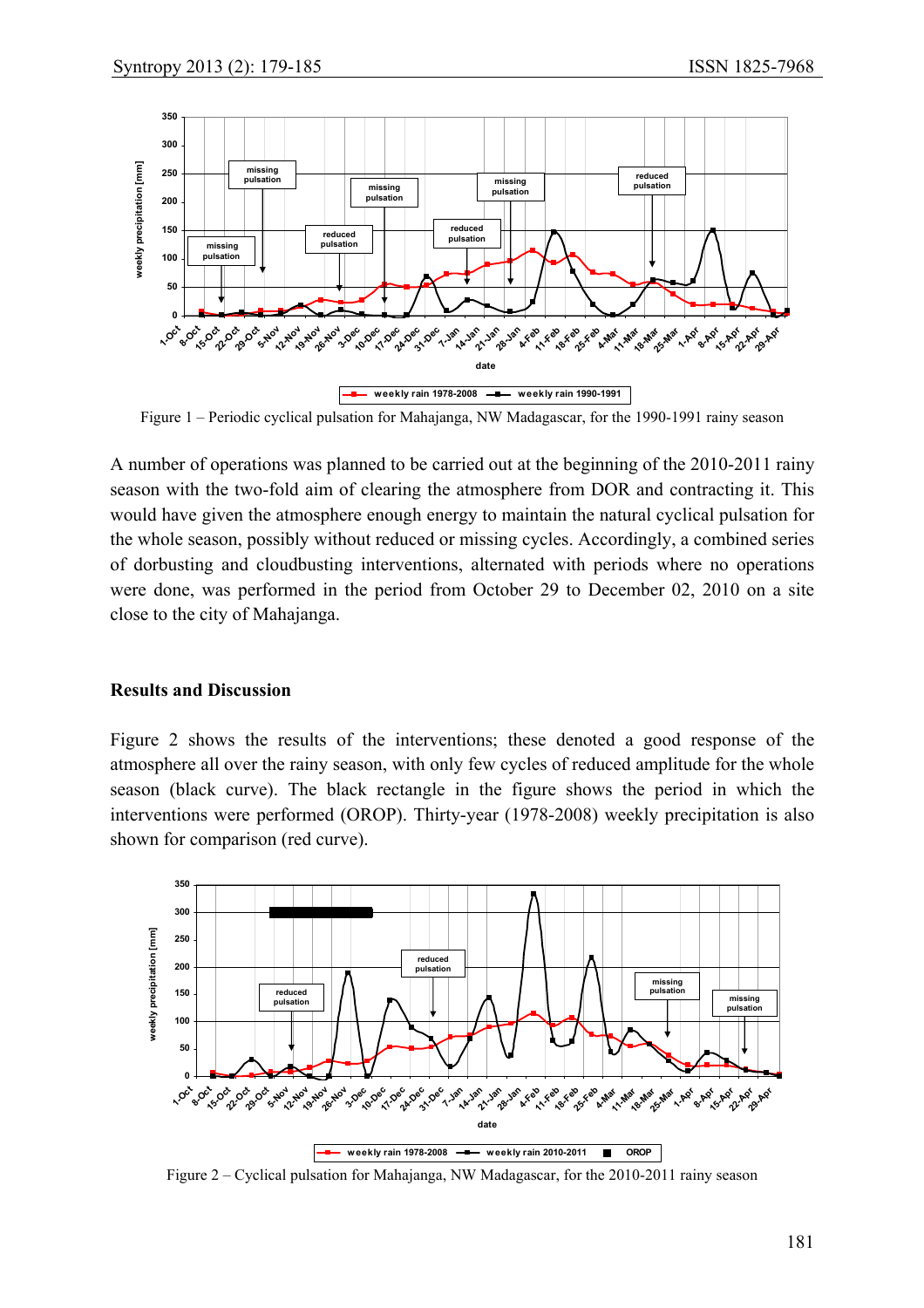From the above figures 1 and 2 a difference between the atmospheric pulsation of the 1990- 1991 and of the 2010-2011 rainy seasons is evident, the latter being characterized by a higher number of cycles, of greater amplitude.

Following figure 3 shows the cumulative precipitation fell close to the site of the operations, and also indicates the 30-year precipitation  $\pm$  standard deviation (thin red lines in the figure).



Figure 3 – 2010-2011 and 30-year (1978-2008) precipitation for the site of the operations during rainy season

We can observe in the above figure that the precipitation that occurred is statisticallysignificant for all the post-OROP period, from about the last week of November 2010 until the end of the rainy season (April 2011). It can also be noted that during the interventions the precipitation seemed to follow the 30-year trend and then to increase, up to the values corroborated by statistics.

Figure 4 shows the geographical expansion of the effects of the interventions in the post-OROP period (December 2010-April 2011). The intervention site is given by the intersection of the horizontal and vertical axes. In the analysis 19 weather stations located as far as around 1600 km from the site of the operations were considered. For each station the 30-year (1978- 2008) precipitation during the rainy season was determined, and then compared with the precipitation that had fallen in the 2010-2011 rainy season. The percentage given by the ratio of the number of months in which the increase or decrease of rain was statistic in the post-OROP period, to the total post-OROP period (5 months), was then calculated and graphed with a full-colour circle, the size given by the percentage value with steps of 20%. Green circles refer to a statistically-significant increase of the precipitation, while red circles shows a statistically-significant decrease. Non-statistically-significant increase or decrease of the rain for each station was also reported in the graph under the form of a grid circle, and with the same sizing and colouring above considered. From the figure we can see for instance, that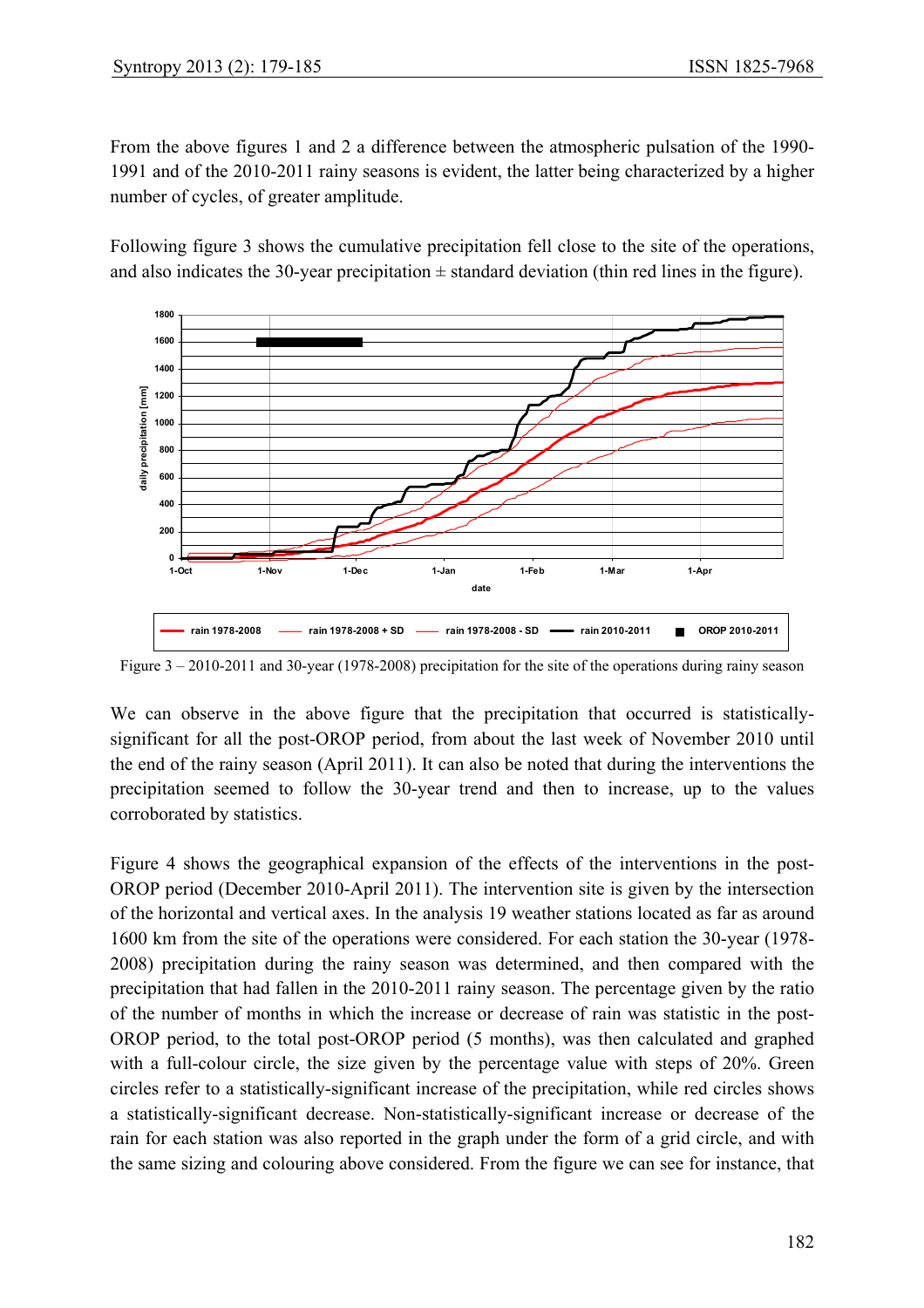locations such as Antsohihy, and Fascene recorded a statistically-significant increase of the precipitation for the whole rainy season (100%), while Seychelles and Plaisance (Mauritius) recorded a decrease of the precipitation for the whole rainy season (100%); this latter, however, was not supported by statistics.



Figure 4 – Geographical expansion of the effects of the interventions in the post-Orop period (December 2010- April 2011)

The results shown in the above figure may confirm the effectiveness of the operations with a statistically-significant increase of the precipitation both in the intervention site, and in regions located, above all, to the NW and NE at a distance of around 500-600 km. And this result was also confirmed by higher values of soil humidities that were found even into the dry season, as evidenced by the VHI index, determined from the variation of temperature and humidity by satellite mages.

We can also see a reduction of the precipitation (in some cases statistically-significant and in others not) in a large annular area all around the intervention site. Moreover, no flooding, or formation of tornadoes, was observed all over the island in the period from the start of the operations until the end of the rainy season.

A reduction of the cyclone activity was also observed in the 2010-2011 cyclone season. In the following table tropical storm and cyclone activity, from moderate to very intense, and tropical depression and disturbance for the southwest Indian Ocean, is shown for the 2010-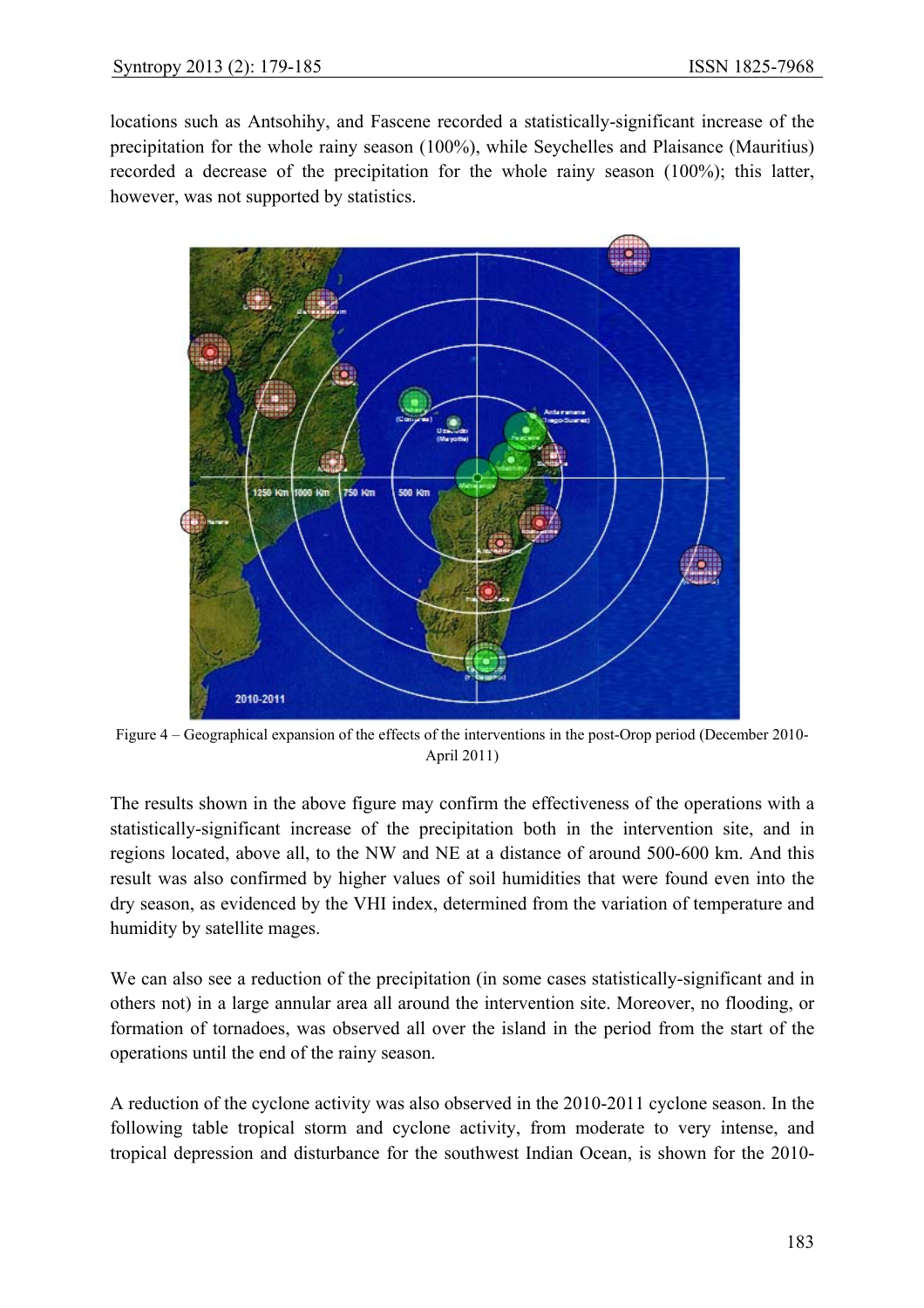| Cyclone season | Tropical cyclone | Tropical storm | Tropical               |
|----------------|------------------|----------------|------------------------|
|                |                  |                | depression/disturbance |
| 2004-2005      |                  |                |                        |
| 2005-2006      |                  |                |                        |
| 2006-2007      |                  | 2              |                        |
| 2007-2008      |                  |                |                        |
| 2008-2009      |                  |                |                        |
| Average        | 4.2              | 3.8            | 1.8                    |
| 2010-2011      |                  |                |                        |
| Table 1        |                  |                |                        |

2011 season, and also for the seasons from 2004 to  $2009<sup>6</sup>$ . The average value for each activity for the 2004-2009 cyclone seasons is also shown in the table.

From the data given in the above table, a drastic reduction of cyclone and storm activity can be observed from the 2004-2009 to the 2010-2011 seasons in which OROP was performed, with values from 4.2 to 2, and from 3.8 to 1, for tropical cyclones and storms, respectively. On the other hand this decrease was compensated by a substantial increase of tropical depression and disturbance that passed from 1.8 to 6.

Figure 5 shows tropical storm and cyclone activity, as well as tropical depression and disturbance for the Southwest Indian Ocean for the 2004-2009 and 2010-2011 cyclone seasons. The decrease of cyclone and storm activity in the period 2010-2011 can be clearly seen in the figure.



Figure 5 – Tropical storms and cyclones activity, and tropical depression and disturbance, for the SW Indian Ocean for 2004-2009 and 2010-2011 cyclone season.

 $\overline{a}$ 

<sup>&</sup>lt;sup>6</sup> Data were taken from www.meteo.fr/temps/domtom/La\_Reunion